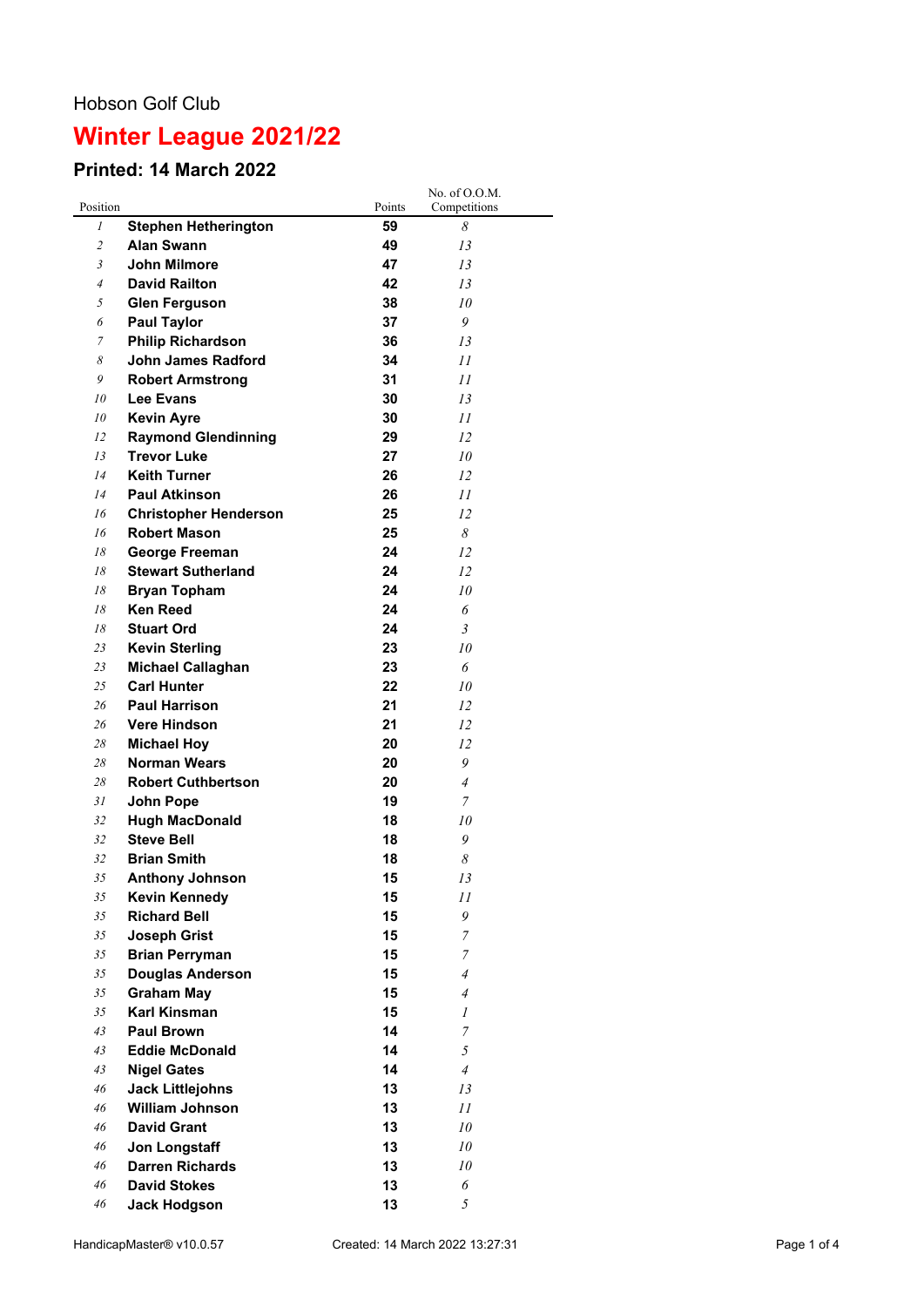| Position |                                              | Points         | No. of O.O.M.              |
|----------|----------------------------------------------|----------------|----------------------------|
| 53       | <b>James Proctor</b>                         | 12             | Competitions<br>10         |
| 53       |                                              | 12             | 8                          |
| 53       | <b>Peter Simpson</b><br><b>Trevor Lewis</b>  | 12             | 7                          |
| 53       |                                              | 12             |                            |
| 53       | <b>Gary Scanlin</b>                          | 12             | 6                          |
|          | <b>Victor McGinley</b>                       |                | 5                          |
| 53       | <b>Kyle Moore</b>                            | 12             | 1                          |
| 53       | <b>Barry Wilkinson</b>                       | 12<br>11       | 1                          |
| 60       | <b>Ivor Burridge</b><br><b>Alan Lockhart</b> | 11             | 11                         |
| 60<br>62 |                                              |                | $\overline{c}$             |
|          | <b>Alan Dunn</b>                             | 10             | 12                         |
| 62       | <b>Jeff Carlyon</b>                          | 10             | 11                         |
| 62       | John Clasper                                 | 10             | 10                         |
| 62       | <b>Sean Glendinning</b>                      | 10             | 10                         |
| 62       | <b>Andrew Robinson</b>                       | 10             | 9                          |
| 62       | <b>Steven Guy</b>                            | 10             | 8                          |
| 62       | <b>Michael Valentine</b>                     | 10             | 8                          |
| 62       | <b>Alan Gleghorn</b>                         | 10             | $\overline{4}$             |
| 62       | <b>Karl Gent</b>                             | 10             | $\overline{2}$             |
| 62       | <b>Liam Mutch</b>                            | 10             | $\mathcal{I}$              |
| 72       | <b>Jeff Cairns</b>                           | 9              | 12                         |
| 72       | <b>Mark Mosley</b>                           | 9              | 12                         |
| 72       | <b>Michael Bennett</b>                       | 9              | 5                          |
| 72       | <b>Graham Watson</b>                         | 9              | $\overline{4}$             |
| 76       | <b>David Hughff</b>                          | 8              | 12                         |
| 76       | <b>Tony Boyd</b>                             | 8              | 6                          |
| 76       | <b>Robert Thompson</b>                       | 8              | 5                          |
| 76       | lan Brennan                                  | 8              | $\overline{c}$             |
| 80       | <b>Arron Robertson</b>                       | 7              | 7                          |
| 80       | <b>James Radford Jnr</b>                     | 7              | 6                          |
| 80       | Lee Tweedy                                   | 7              | 3                          |
| 83       | <b>Robert Warke</b>                          | 6              | 10                         |
| 83       | <b>David Milmore</b>                         | 6              | $\overline{4}$             |
| 83       | <b>Alan Bussey</b>                           | 6              | 1                          |
| 86       | <b>John Maguire</b>                          | 5              | 9                          |
| 86       | <b>Philip Taylor</b>                         | 5              | $\boldsymbol{\mathcal{S}}$ |
| 86       | <b>Adam Ingleson</b>                         | 5              | $\overline{\mathcal{I}}$   |
| 86       | <b>Paul Collingwood</b>                      | 5              | $\mathfrak{z}$             |
| 90       | <b>Robert Jessop</b>                         | 4              | 5                          |
| 91       | Nikki Harrison                               | 3              | $\mathfrak{Z}$             |
| 92       | <b>Tom Chrostowski</b>                       | $\overline{2}$ | 10                         |
| 92       | <b>Danny Meek</b>                            | $\mathbf 2$    | 10                         |
| 92       | <b>Keith Chipchase</b>                       | $\mathbf 2$    | 5                          |
| 92       | <b>David Turner</b>                          | $\mathbf 2$    | $\overline{4}$             |
| 92       | <b>Paul Lennox</b>                           | $\overline{2}$ | $\mathfrak{Z}$             |
| 97       | <b>Trevor McCartney</b>                      | 1              | 12                         |
| 97       | <b>Peter Lockey</b>                          | 1              | $\overline{7}$             |
| 97       | <b>Matthew Young</b>                         | 1              | $\mathfrak{Z}$             |
| 100      | <b>David Coulson</b>                         | 0              | 12                         |
| 100      | <b>Steve Laidlaw</b>                         | 0              | 12                         |
| 100      | <b>Mark Brown</b>                            | 0              | 11                         |
| 100      | <b>Cliff Hodgson</b>                         | 0              | 11                         |
| 100      | <b>Nigel Thompson</b>                        | 0              | 11                         |
| 100      | <b>Douglas McDougal</b>                      | 0              | 10                         |
| 100      | lan Stewart                                  | 0              | 10                         |
| 100      | <b>John Bestford</b>                         | 0              | 9                          |
| 100      | <b>Michael Lyon</b>                          | 0              | 9                          |
| 100      | <b>James Newton</b>                          | 0              | 9                          |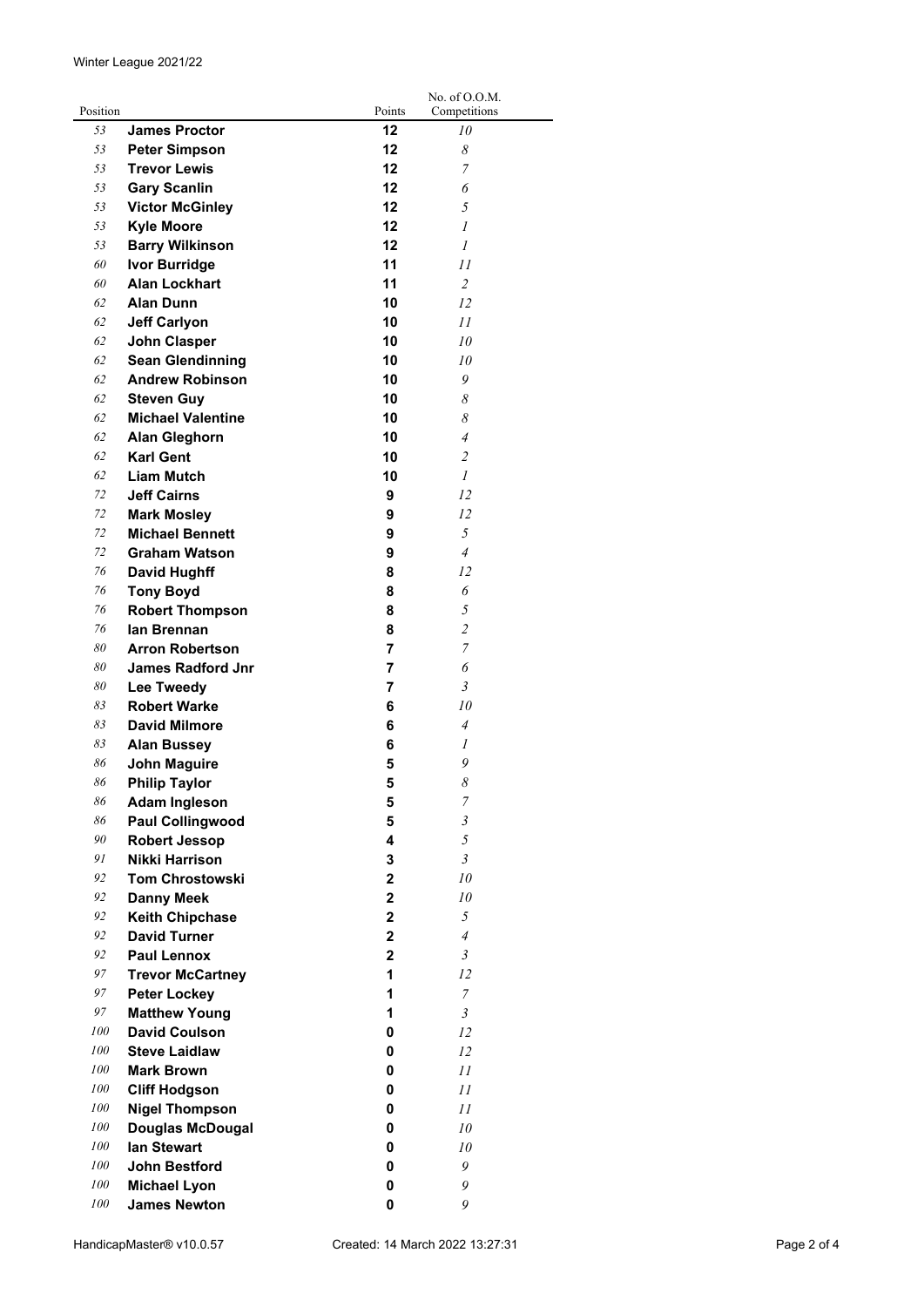|          |                           |          | No. of O.O.M.           |
|----------|---------------------------|----------|-------------------------|
| Position |                           | Points   | Competitions            |
| 100      | <b>lan Valentine</b>      | 0        | 9                       |
| 100      | <b>Graeme Cameron</b>     | 0        | 8                       |
| 100      | <b>Charlie Gibbs</b>      | 0        | 8                       |
| 100      | <b>Godfrey Hammond</b>    | 0        | 8                       |
| 100      | <b>Andrew Rafferty</b>    | 0        | 8                       |
| 100      | <b>Chris Ayre</b>         | 0        | 7                       |
| 100      | <b>William Delaney</b>    | 0        | 7                       |
| 100      | <b>George Sanders</b>     | 0        | 7                       |
| 100      | John Thompson             | 0        | 7                       |
| 100      | <b>Kenny Cairns</b>       | 0        | 6                       |
| 100      | <b>David Hetherington</b> | 0        | 6                       |
| 100      | <b>David Howe</b>         | 0        | 6                       |
| 100      | <b>Carl Moscardini</b>    | 0        | 6                       |
| 100      | <b>Terence Quinn</b>      | 0        | 6                       |
| 100      |                           |          |                         |
|          | <b>Ainsley Rea</b>        | 0        | 6                       |
| 100      | <b>James Rogan</b>        | 0        | 6                       |
| 100      | <b>Aubrey Scott</b>       | 0        | 6                       |
| 100      | <b>Derek Temple</b>       | 0        | 6                       |
| 100      | <b>Thomas Turner</b>      | 0        | 6                       |
| 100      | <b>Michael Edwards</b>    | 0        | 5                       |
| 100      | <b>Shaun O'Brien</b>      | 0        | 5                       |
| 100      | <b>Richard Guy</b>        | 0        | $\overline{4}$          |
| 100      | <b>Paul Hutchinson</b>    | 0        | $\overline{4}$          |
| 100      | <b>Steven lons</b>        | 0        | $\overline{4}$          |
| 100      | <b>George Petre</b>       | 0        | $\overline{4}$          |
| 100      | <b>Gary Railton</b>       | 0        | $\overline{4}$          |
| 100      | <b>Michael Walters</b>    | 0        | $\overline{4}$          |
| 100      | <b>Aaron Copeland</b>     | 0        | 3                       |
| 100      | lan Duff                  | 0        | 3                       |
| 100      | <b>Thomas Hardy</b>       | 0        | 3                       |
| 100      | <b>Winston Henderson</b>  | 0        | 3                       |
| 100      | <b>Billy Hunt</b>         | 0        | $\mathfrak{Z}$          |
| 100      | <b>Gary Innes</b>         | 0        | $\mathfrak{Z}$          |
| 100      | <b>Richard Roe</b>        | 0        | $\mathfrak{Z}$          |
| 100      | <b>Dale Stanger</b>       | $\bf{0}$ | $\mathfrak{z}$          |
| 100      | <b>Paul Stokes</b>        | 0        | $\mathfrak z$           |
| 100      | <b>Alan Anderson</b>      | 0        | $\overline{\mathbf{c}}$ |
| 100      |                           | 0        | $\overline{\mathbf{c}}$ |
|          | <b>Sean Armstrong</b>     |          |                         |
| 100      | <b>Adam Bell</b>          | 0        | $\overline{\mathbf{c}}$ |
| 100      | <b>Paul Brennan</b>       | 0        | $\overline{2}$          |
| 100      | <b>Andy Collinson</b>     | 0        | $\overline{\mathbf{c}}$ |
| 100      | <b>Matthew Hardy</b>      | 0        | $\overline{2}$          |
| 100      | Keith McCullough          | 0        | $\overline{\mathbf{c}}$ |
| 100      | <b>Owen Miller</b>        | 0        | $\overline{\mathbf{c}}$ |
| 100      | <b>Aidan Rosen</b>        | 0        | $\overline{\mathbf{c}}$ |
| 100      | <b>Chris Walton</b>       | 0        | $\overline{\mathbf{c}}$ |
| 100      | <b>Charlie Whitley</b>    | 0        | $\overline{c}$          |
| 100      | <b>Ryan Blemings</b>      | 0        | $\mathcal{I}$           |
| 100      | <b>Chris Burn</b>         | 0        | 1                       |
| 100      | <b>Anthony Charlton</b>   | 0        | $\mathfrak{1}$          |
| 100      | <b>Sammuel Charlton</b>   | 0        | $\mathfrak{1}$          |
| 100      | <b>John Cook</b>          | 0        | $\mathcal I$            |
| 100      | <b>Philip Cossey</b>      | 0        | 1                       |
| 100      | <b>Jeff Goodrum</b>       | 0        | $\mathcal{I}$           |
| 100      | <b>Christopher Howey</b>  | 0        | $\mathcal{I}$           |
| 100      | <b>Michael Hunt</b>       | 0        | $\mathfrak{1}$          |
| 100      | <b>Stewart King</b>       | 0        | 1                       |
|          |                           |          |                         |